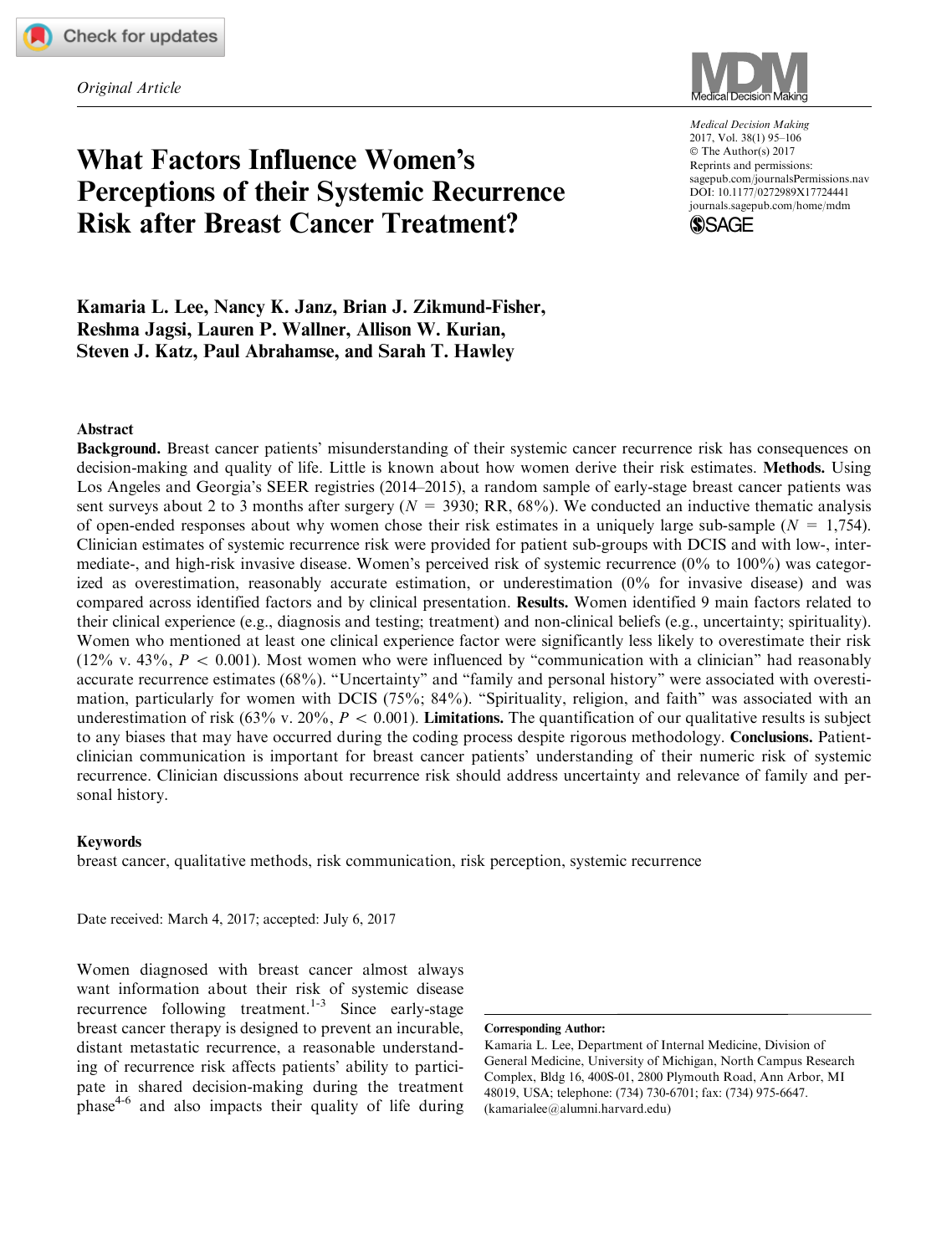survivorship.<sup>4,7,8</sup> Patient–clinician discussions about systemic recurrence risk can be challenging, especially for women with lower health literacy, lower numeracy skills, or considerable anxiety or worry post-diagnosis.<sup>7,9–12</sup> Previous research has shown that many women overestimate their recurrence risk after treatment,  $7,11,12$  while other women underestimate their risk, including a substantial minority of women with invasive disease who believe they have zero risk.<sup>11,12</sup>

Although many studies have documented that women do not understand their risk after treatment, few have examined what influences women's perceptions of their recurrence risk. Of these, one study focused on local

Department of Internal Medicine, Division of General Medicine, University of Michigan, Ann Arbor, MI, USA (KLL, BJZ, LPW, SJK, PA, STH); Department of Health Behavior and Health Education, University of Michigan, Ann Arbor, MI, USA (NKJ, BJZ); Center for Bioethics and Social Sciences in Medicine, University of Michigan, Ann Arbor, MI, USA (BJZ); Department of Radiation Oncology, University of Michigan, Ann Arbor, MI, USA (RJ); Department of Epidemiology, University of Michigan, Ann Arbor, MI, USA (LPW); Departments of Medicine and Health Research and Policy, Stanford University, Stanford, CA, USA (AWK); Department of Health Management and Policy, University of Michigan, Ann Arbor, MI, USA (SJK, STH); and Veterans Administration Center for Clinical Management Research, Ann Arbor VA Health Care System, Ann Arbor, MI, USA (STH). This work was conducted at the Department of Internal Medicine at the University of Michigan and at the University of Southern California and Emory University. Financial support for this study was provided entirely by a grant (P01 CA163233) from the National Cancer Institute (NCI) of the National Institutes of Health. The funding agreement ensured the authors' independence in designing the study, interpreting the data, writing, and publishing the report.

The collection of Los Angeles County cancer incidence data used in this study was supported by the California Department of Public Health pursuant to California Health and Safety Code Section 103885; Centers for Disease Control and Prevention's (CDC) National Program of Cancer Registries, under cooperative agreement 5NU58DP003862-04/ DP003862; the National Cancer Institute's Surveillance, Epidemiology and End Results Program under contract HHSN261201000140C awarded to the Cancer Prevention Institute of California, contract HHSN261201000035C awarded to the University of Southern California, and contract HHSN261201000034C awarded to the Public Health Institute. The ideas and opinions expressed herein are those of the author(s) and endorsement by the State of California, Department of Public Health, the National Cancer Institute, and the CDC or their Contractors and Subcontractors is not intended nor should be inferred. The collection of cancer incidence data in Georgia was supported by contract HHSN261201300015I, Task Order HHSN26100006 from the NCI and cooperative agreement 5NU58DP003875-04- 00 from the CDC. The ideas and opinions expressed herein are those of the author(s) and endorsement by the States of California and Georgia, Department of Public Health the National Cancer Institute, and the Centers for Disease Control and Prevention or their Contractors and Subcontractors is not intended nor should be inferred.

recurrence and found beliefs were primarily related to weight and lifestyle behaviors (e.g., diet, exercise, and tobacco use). $^{13}$  In studies focused on recurrence more generally, women mentioned estrogen replacement therapy as a possible contributor to recurrence,  $14,15$  whereas prayer, weight, lifestyle behaviors, and a positive attitude were thought to help prevent recurrence.<sup>16–19</sup> Unfortunately, these studies have been limited by relatively small sample sizes in non-diverse populations and have not specifically focused on what influences the development of numeric risk estimates. A better understanding of the factors that influence these estimates would provide a foundation for improved patient– clinician risk communication interventions.

To provide a more comprehensive understanding of how women derive their recurrence risk perceptions, this study used an inductive thematic analysis to identify factors that influenced early-stage breast cancer patients' numeric risk estimates in a large, diverse populationbased sample. We then explored whether the factors women mentioned differed by clinical presentation and/ or by their understanding of recurrence risk.

# Methods

# Study Population

The iCanCare Study, a large, diverse, population-based survey study of women with favorable prognosis breast cancer, accrued women aged 20 to 79 years with newly diagnosed breast cancer (ductal carcinoma in situ, DCIS and stages I to II) as identified by rapid reporting systems from the Surveillance Epidemiology and End Results (SEER) registries of Georgia and Los Angeles County from 2014 to 2015. Black, Asian, and Hispanic women were oversampled in Los Angeles.<sup>20</sup>

# Data Collection

Patients were sent surveys approximately 2 to 3 months after surgery. The median time between SEER date of diagnosis and receipt of the survey was 7 months. We provided a \$20 cash incentive and used a modified Dillman method for patient recruitment, as done in prior work.<sup>20,21</sup> All materials were sent in English and Spanish to those with Spanish surnames. $^{20}$  Survey responses were merged with clinical data from SEER. The study was approved by the Institutional Review Boards of the University of Michigan, University of Southern California, Emory University, the Committee for the Protection of Human Subjects, and the California Cancer Registry. Please note that our funding source,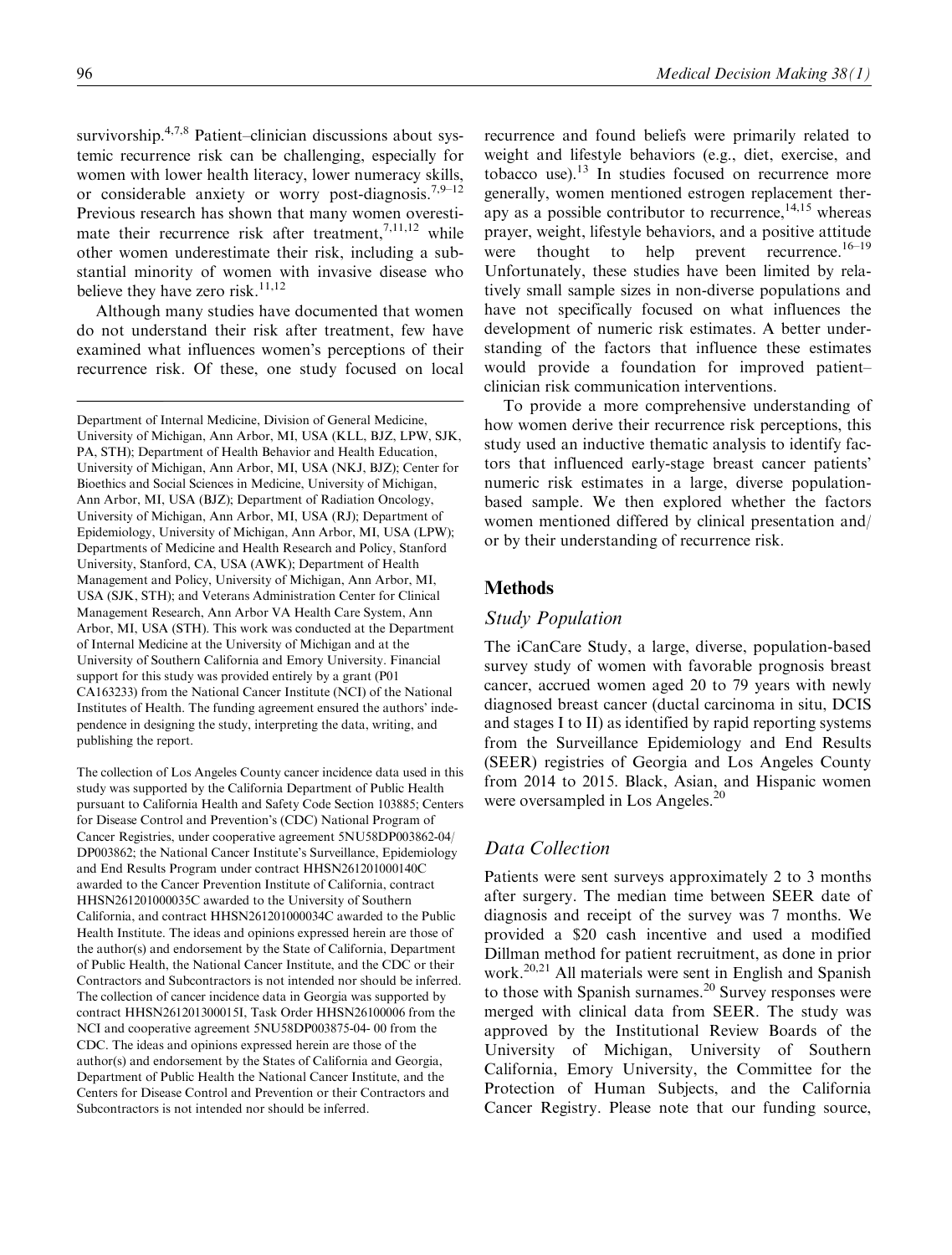the National Cancer Institute (NCI), had no role in this study.

## Questionnaire Design and Content

Patient questionnaire content was guided by a conceptual framework, research questions, and hypotheses. We chose established measures when available and developed new measures, when necessary, drawing from the literature and our prior research.<sup>22–24</sup> We used standard techniques to assess content validity, including expert review, cognitive pre-testing, and pilot studies in clinic populations.25,26

The iCanCare survey was divided into several sections including items/measures on quality of life, diagnosis, testing and treatment for breast cancer, decision making, communication, support from others, thoughts and feelings, family history, and demographics. This paper focuses on items from the section entitled ''Your Thoughts and Feelings.'' This section was devoted to patient perceptions of risk of recurrence, doctor communication about risk, and worry about recurrence. Previous papers from our group have focused on doctor communication<sup>11</sup> and worry.<sup>7</sup> Measures specific to this current sub-study are listed below.

#### Measures

Perceived Risk of Systemic Recurrence. As part of the survey, women were asked 2 questions about their perceptions of their numeric recurrence risk. First, they were asked to give a numeric estimate from 0% to 100% in response to the following question: ''After receiving all the planned treatments, what do you think is the chance that your cancer will spread to other parts of your body within 10 years?" Secondly, women were asked an openended, follow-up question, ''Why did you pick this number?'' Some women had completed all primary treatment when the survey was sent to them, whereas others were still receiving radiation and/or chemotherapy. As a result, we chose to include the phrase ''after receiving all the planned treatments'' in the first question so that all women were using the same context in making their recurrence risk estimates.

## Data Analysis

Part I: Identifying Factors that Influenced Women's Numeric Estimates of Systemic Recurrence Risk. A primary analyst with qualitative research training thematically coded<sup>27</sup> women's responses to the question, "Why did you pick this number?"  $(N = 1,754)$ <sup>28</sup>. The responses

were coded without knowledge of the numeric response that women provided in the preceding question. Each woman's response could be assigned to more than one code, as some women mentioned multiple reasons for selecting their numeric estimates. A second analyst independently reviewed 1,000 randomly selected open-ended survey responses. There was high concordance between the codes identified by the primary and secondary data analysts; the secondary analyst did not identify any new codes and small discrepancies were resolved though discussion. A study co-investigator with training in qualitative methodology held regular meetings with the 2 analysts to discuss the emerging factors identified by women and to adjust the codes as needed.

Once there was a consensus that theoretical saturation had been reached, a final codebook was decided upon, and the primary analyst completed the coding/recoding utilizing the following factor codes: diagnosis and testing; treatment; uncertainty; personality traits and emotions; communication with a clinician; current and future health; spirituality, religion, and faith; family and personal history; statistics, research, and stories of others; and other (see the Results for descriptions and examples). Two of the codes had valence that should be noted: ''Personality traits and emotions'' included responses that indicated both positive and negative traits and emotions; women may have mentioned something positive (e.g., ''positive thinking''), something neutral (e.g., ''just a feeling''), or something negative, including mentions of fear of recurrence (e.g., ''just worry about it coming back''); and ''family and personal history'' included both respondents who mentioned having the presence of a family and/or personal history of cancer and those who mentioned the absence of a family and/or personal history of cancer. Additionally, there were 2 different subcategories of ''uncertainty.'' It included women who were uncertain due to a lack of knowledge regarding recurrence risk (e.g., "I don't know," "I'm unsure") and women who were uncertain due to their attitude that recurrence, or life in general, is unpredictable (e.g., "always a chance," ''50/50'').

As a final step to test for interrater reliability, the secondary analyst independently coded a random selection of 100 responses using the final codebook. There was 91% interrater agreement after comparison. As percent agreement may overestimate coding consistency between 2 raters,  $2^{9,30}$  we used further discussion about the coding process to confirm shared interpretation of the codes. Afterward, minor modifications were made where necessary, and coding adjusted if relevant for all respondents.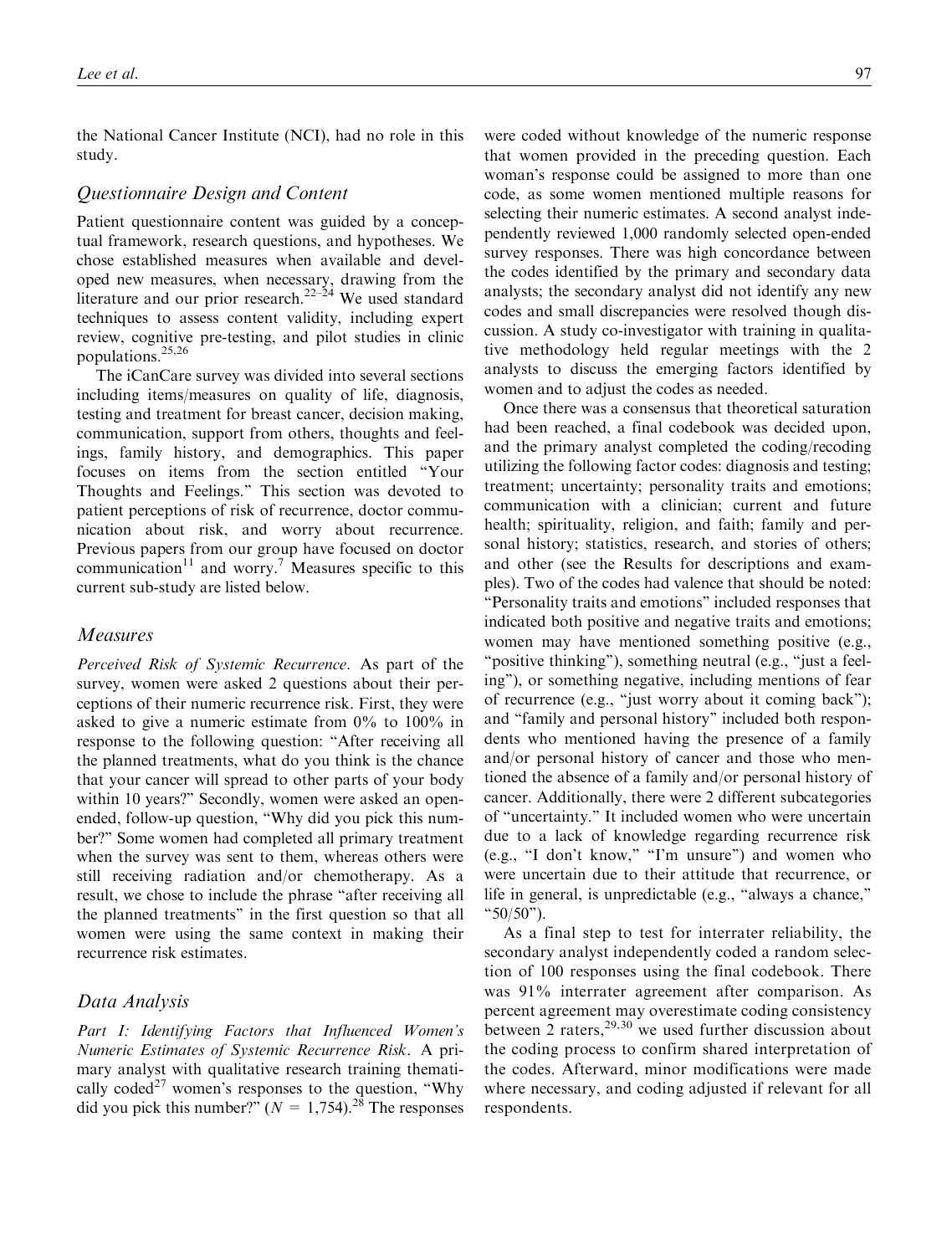### Part II: Assessing the Relationship between Identified Factors and Patient Understanding of Risk

Clinicians' estimates of systemic recurrence risk. According to practice guidelines and the published literature,<sup>31</sup> and in consultation with breast cancer physician co-investigators (RJ, AWK), we used stage, histology, and biology from SEER to estimate systemic recurrence risk for patient sub-groups following treatment (surgery, radiation, chemotherapy). Women were considered to have almost no risk of systemic recurrence if SEER data indicated stage 0 (DCIS); low risk of systemic recurrence (less than 10% risk of systemic recurrence) if SEER data indicated stage IA, estrogen receptor (ER)-positive, human epidermal growth factor receptor-2 (HER2)-negative, tumor grade 1 to 2, and tumor genomic profiling with the 21-gene recurrence score (RS) either not done or RS 0 to  $10^{32}$ ; intermediate risk of systemic recurrence (less than 20% risk of systemic recurrence) if SEER data indicated stage IA, ERpositive, HER2-negative, tumor grade 1 to 2, and RS recurrence score greater than 10; or stage IA, ERpositive, HER2-negative, and tumor grade  $3 +$ ; or stage IB or IIA, ER-positive, HER2-negative, with any tumor grade and any RS status; or high risk of systemic recurrence (less than 40% risk of systemic recurrence) if SEER data indicated stage IIB, ER-negative, and/or HER2-positive.

Categorizing patients' understanding of systemic recurrence risk. We then compared women's perceived recurrence risk with their clinically estimated recurrence risk, categorizing each woman into 1 of 3 perceived risk subgroups: underestimation, reasonably accurate estimation, and overestimation of systemic risk of recurrence after treatment. Any woman with invasive disease who responded that her risk of systemic recurrence was 0% was placed in the underestimation risk group, as  $0\%$  represents substantial underestimation of recurrence risk.<sup>31</sup> The overestimation risk group included women with DCIS who reported perceived risk as greater than or equal to 10%, women with low-risk invasive breast cancer who reported perceived risk as greater than or equal to 20%, women with intermediate-risk invasive breast cancer who reported perceived risk as greater than or equal to 30%, and women with high-risk invasive breast cancer who reported perceived risk as greater than or equal to 50%. All remaining women were put in the reasonably accurate risk group; this included women with DCIS who wrote their risk of systemic recurrence was 0%, as these women have almost no systemic recurrence risk. Women in the intermediate-risk and high-risk invasive groups were subsequently combined into a ''higherrisk invasive'' group as their findings yielded similar patterns.

Identifying factors to compare by understanding of risk and clinical presentation. After comparing women's understanding of risk by which factor (final code) influenced their estimates, we selected the factors that had the strongest associations with underestimation, reasonably accurate estimation, or overestimation to be further examined by clinical presentation.

All statistical comparisons were conducted on qualitative results using chi-squared tests.

## **Results**

We identified 3,930 women with breast cancer from the SEER registries: 258 were later considered ineligible due to a prior breast cancer diagnosis or stage III or IV disease; residing outside the SEER registry area; or being deceased, too ill, or unable to complete a survey in Spanish or English. Of the 3,672 eligible women, 2,502 (68%) patients responded, and 1,172 refused to participate or did not return mailed surveys even after followup efforts. Of the 2,502 respondents, 748 women were excluded from this sub-study: 478 women did not answer both survey questions about numeric risk of systemic recurrence, 87 women had insufficient information to determine their understanding of risk due to missing clinical information from SEER, and 183 women had a very high recurrence risk, which made them outside of the primary focus of the iCanCare Study, which aims to observe women with favorable prognoses. Thus, the final study sample was 1,754 women.

The study design oversampled invasive cancer patients and nonwhite patients, and had significantly lower response rates from nonwhite patients and Georgia residents. The 478 women who did not answer the questions about numeric recurrence risk were significantly more likely to be older, nonwhite, and with lower educational status. Weights were developed to account for these differences and all analyses were repeated using these weights. All significant comparisons below remained significant when weights were used.

Table 1 shows characteristics of the study sample. Most women were 50 years or older (80%) and had some college education (71%). Additionally, nearly half were non-white: 9% were Asian, 17% non-Hispanic Black, and 18% Latina. Most women had no family history of breast cancer (96%), and 22% had a diagnosis of DCIS (stage 0) while 78% had invasive disease (stages I-II). Almost two-thirds of women had lumpectomy (63%), with the remainder were divided equally between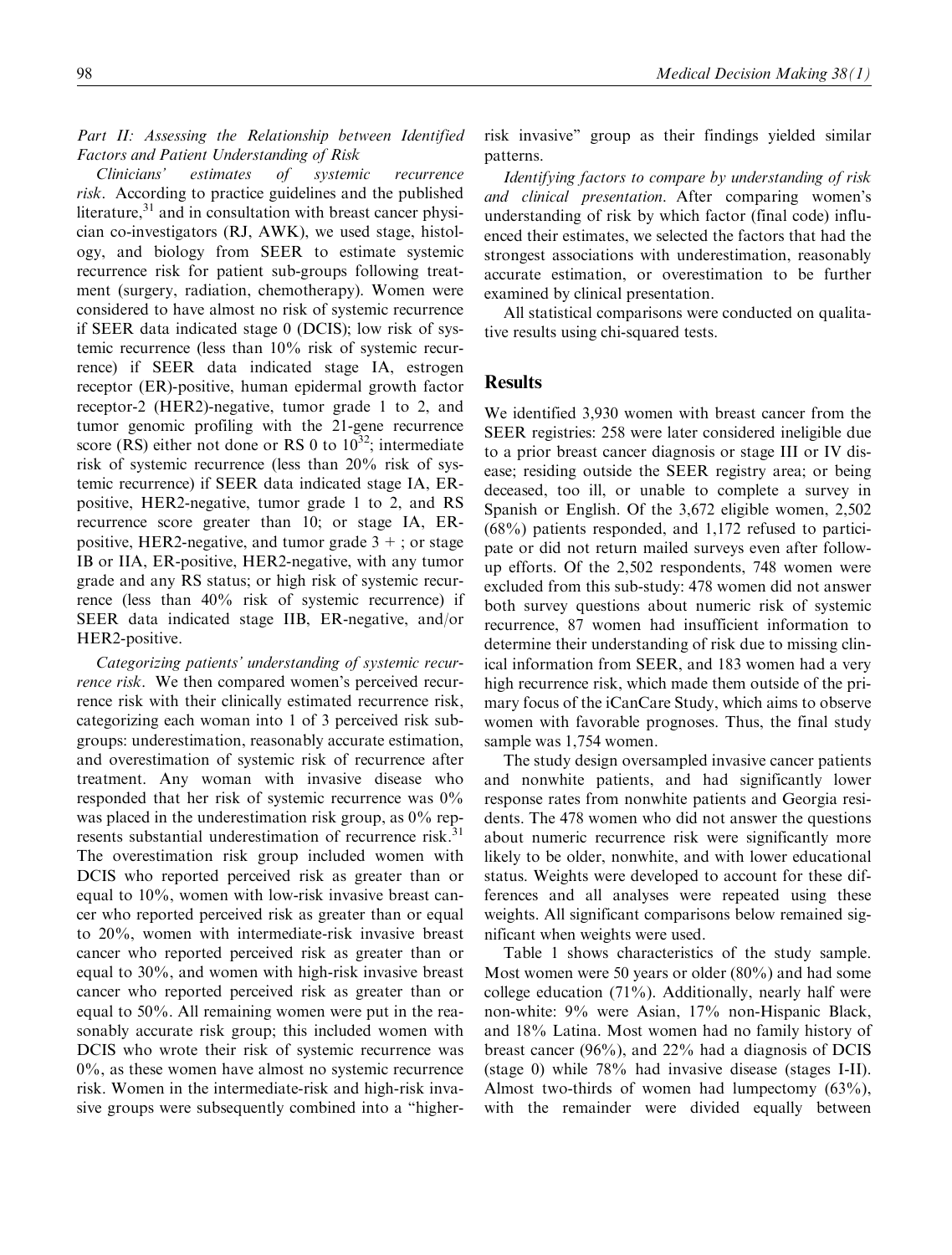| <b>Table 1</b> Characteristics of Study Sample ( $N = 1,754$ ) |
|----------------------------------------------------------------|
|                                                                |

| Variables                          | $N^a$ (%)     |
|------------------------------------|---------------|
| Sociodemographic Factors           |               |
| Age (years)                        |               |
| Under 50                           | $352(20\%)$   |
| $50 - 65$                          | 846 (48%)     |
| 65 and over                        | 556 (32%)     |
| Race                               |               |
| Asian                              | 163(9%)       |
| Non-Hispanic White                 | 956 (55%)     |
| Non-Hispanic Black                 | 295 (17%)     |
| Latina                             | $316(18\%)$   |
| Other/Unknown/Missing              | $24(1\%)$     |
| Education                          |               |
| High school diploma or less        | 480 (27%)     |
| Some college or more               | $1,240(71\%)$ |
| <b>Clinical Factors</b>            |               |
| <b>Family History</b>              |               |
| No family history of breast cancer | $1,679(96\%)$ |
| One or more family member          | 73 $(4\%)$    |
| with breast cancer                 |               |
| <b>SEER Stage</b>                  |               |
| $\mathbf{0}$                       | 382 (22%)     |
| I                                  | 978 (56%)     |
| $\mathbf{I}$                       | 392 (22%)     |
| Surgery Type                       |               |
| Lumpectomy                         | $1,096(63\%)$ |
| Unilateral mastectomy              | 311(18%)      |
| Bilateral mastectomy               | $316(18\%)$   |
| <b>Radiation Therapy</b>           |               |
| No                                 | 797 (45%)     |
| Yes                                | 927 (53%)     |
| Chemotherapy                       |               |
| No                                 | 1,322(75%)    |
| Yes                                | 397 (23%)     |
| Comorbidities                      |               |
| None                               | $1,202(69\%)$ |
| One or more                        | 552 (31%)     |

 ${}^{a}N$  values for education, family history, SEER stage, surgery type, radiation therapy, and chemotherapy do not sum to the analytic sample N due to missingness; accordingly, their percentages may not sum to 100%

unilateral and bilateral mastectomy. Approximately half of the sample had radiation and about one-quarter had received chemotherapy.

Table 2 provides descriptions of the 9 main factors identified by women and ''other'' (the final codes) and representative examples of answers to ''why did you pick this number?"  $(N = 1754)$ . We found that 68% of women mentioned one factor, 24% mentioned 2 factors, and 8% mentioned 3 or more factors. Each factor was mentioned with similar frequency across the clinical presentation sub-groups (see Supplementary Table 1).

Figure 1 displays how women's understanding of their risk of systemic recurrence varied by the factors used to derive risk estimates. Because women could have mentioned more than one reason for their estimates, the sum of the number of women who mentioned each factor is greater than the analytic sample. The 2 most common factors were "diagnosis and testing" and "treatment," which influenced  $27\%$  and  $22\%$  of women, respectively; they were the 2 most common factors mentioned irrespective of clinical presentation. Note that ''other'' is not included in Figure 1 as 96% of women who mentioned something coded as "other" also mentioned one of the 9 main factors.

Across the entire sample we found that 4 factors— "communication with a clinician," "spirituality, religion, and faith," "uncertainty," and "family and personal

history"—had very strong associations with women's understanding of risk (i.e., with either reasonably accurate estimation, underestimation, or overestimation). For example, women who mentioned being influenced by ''communication with a clinician'' were significantly more likely to have a reasonably accurate understanding of their recurrence risk (68% v. 46%,  $P < 0.001$ ). Women who were influenced by "spirituality, religion, and faith," were more likely to underestimate their risk as zero percent (63% v. 20%,  $P < 0.001$ ). Conversely, women who were influenced by "uncertainty" and/or "family and personal history'' were more likely to overestimate their risk  $(54\% \text{ v. } 22\%, P < 0.001 \text{ and } 56\% \text{ v. } 24\%, P < 0.001,$ respectively). Given that we had used a numeric scale  $(0\%$  to  $100\%)$ , we further explored the 158 women out of 1,754 (9%) who said 50%. When we re-analyzed our results with these 158 women removed from the sample, all significant findings remained significant. Two-thirds of women who estimated 50% as their recurrence risk wrote a response as to "why" that was coded as "uncertainty" ( $N = 95, 42\%$ ) and/or "family and personal history"  $(N = 53, 24\%)$ .

As ''family and personal history'' had valence, we completed a sensitivity analysis of all women who mentioned it in their response. Among women who wrote (in their response to ''why did you pick this number?'') that they had the presence of a family or personal history (N  $=$  143), 90 (63%) overestimated their risk, 43 (30%) were reasonably accurate, and 10 (7%) underestimated their risk. Among women who wrote a response indicating the absence of a family or personal history ( $N = 26$ ), 4 (15%) overestimated, 17 (65%) were reasonably accurate, and 5 (19%) underestimated their clinically determined risk. Overestimation was significantly more likely for women with the presence of a family or personal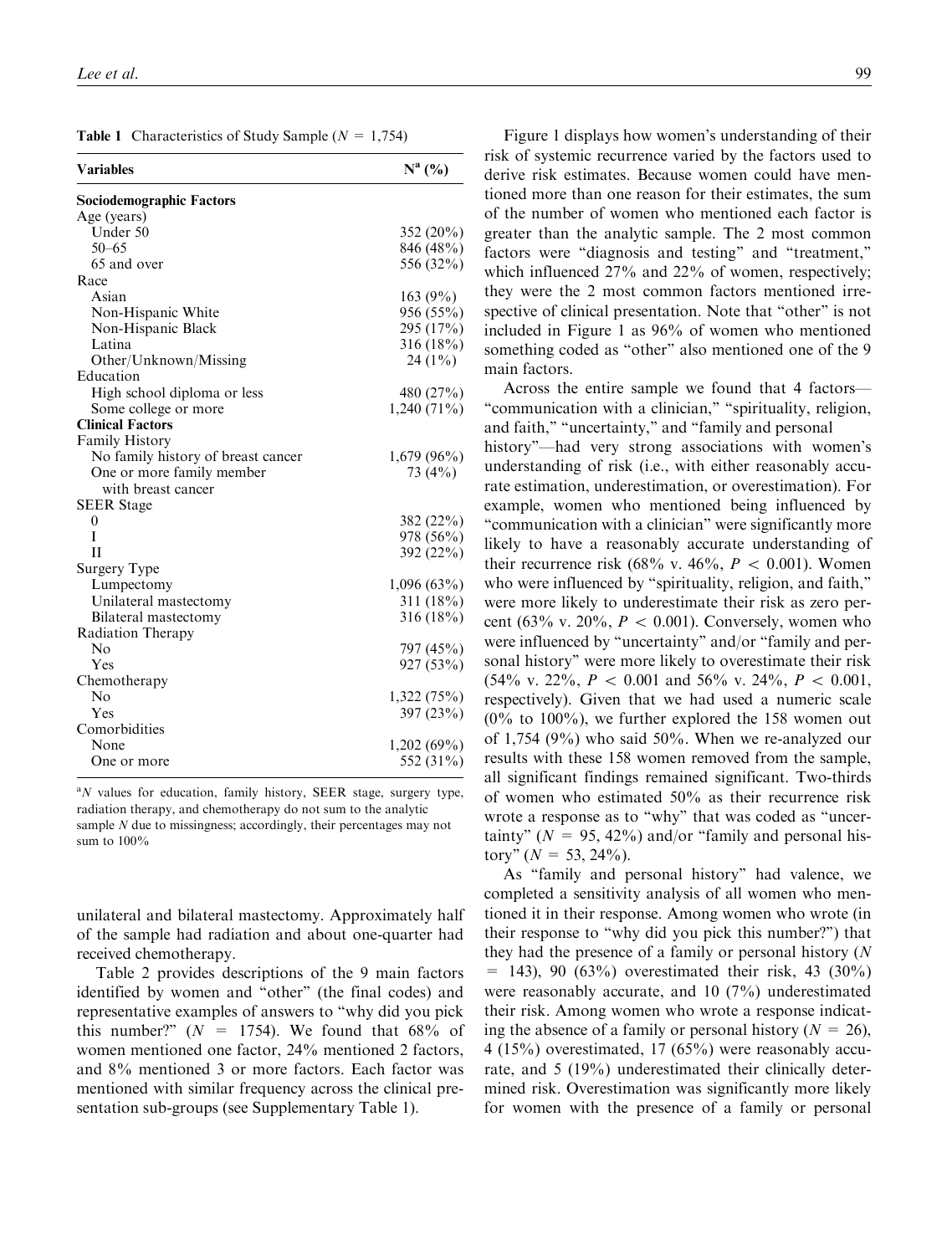| Code                                                         | Description                                                                                                                                                      | <b>Examples</b>                                                                                                                                                                                               |
|--------------------------------------------------------------|------------------------------------------------------------------------------------------------------------------------------------------------------------------|---------------------------------------------------------------------------------------------------------------------------------------------------------------------------------------------------------------|
| <b>Diagnosis and Testing</b>                                 | Characteristics of the respondent's breast<br>cancer and tests used to better<br>understand the breast cancer or the<br>respondent's risk of cancer              | "Cancer was very small."<br>"I feel that my breast cancer was<br>diagnosed very early."<br>"Oncotype DX."<br>"I had DCIS Stage 0."                                                                            |
| <b>Treatment</b>                                             | Respondent's perception of cancer<br>treatments' effectiveness or of clinicians'<br>abilities regarding treatment provided                                       | "I think chemo + radiation took care of all<br>the cancer."<br>"Because it was fully removed."<br>"I had clear margins"<br>"Because I trust my Drs."                                                          |
| Uncertainty                                                  | Respondent is uncertain herself, perceives<br>cancer or life to be unpredictable or<br>uncertain, or believes there is a $50/50$<br>chance                       | "I don't know."<br>"Just a guess."<br>"Always a chance."<br>"50/50 chance."                                                                                                                                   |
| <b>Personality Traits and</b><br><b>Emotions</b>             | Respondent's personality, emotions, or<br>attitude                                                                                                               | "Positive thinking."<br>"I am trying to be as optimistic as<br>possible."<br>"I hope it doesn't spread."<br>"Just worry about it coming back."                                                                |
| Communication with a<br><b>Clinician</b>                     | Clinicians' opinions or comments about<br>the respondent's cancer or information<br>provided by clinicians                                                       | "It is what I was told."<br>"% the doctor said it could come back."<br>"What I was given by oncologist."<br>"Information from my doctor."                                                                     |
| <b>Current and Future Health</b>                             | How the respondent currently feels as well<br>as her lifestyle or surveillance/prevention<br>behaviors                                                           | "I have made lifestyle changes."<br>"Because I am generally healthy."<br>"Because of my age."<br>"I get regular check-ups and<br>mammograms."                                                                 |
| Spirituality, Religion, and<br>Faith                         | Any mention of God, religion, or faith                                                                                                                           | "Because of my faith in God."<br>"Faith."<br>"I pray to God that it does not come<br>back."<br>"I believe in God's healing."                                                                                  |
| <b>Family and Personal History</b>                           | Past family or personal experiences with<br>cancer or the lack thereof, or personal<br>experiences that the respondent feels are<br>related to her breast cancer | "Family history."<br>"No family history."<br>"Because on my mother's side of the<br>family there have been several kinds of<br>cancer."<br>"Get cancer once, you have a higher risk<br>of getting elsewhere." |
| <b>Statistics, Research, and</b><br><b>Stories of Others</b> | Sources of information not explicitly said<br>to be from clinicians: statistics, research,<br>and stories of friends and other non-<br>family members            | "Based on research I have done."<br>"After reading information."<br>"I have known people that it has come<br>back in different places."<br>"That is what stats showed in comparable<br>situation."            |
| Other                                                        | A response that is uncommon and does not<br>warrant the creation of a new code, and/<br>or does not allow clear placement into a<br>code                         | "Because it's low."<br>"Because that's what I think."<br>(Other miscellaneous responses that were<br>even less common)                                                                                        |

Table 2 Findings from Qualitative Analysis: Final Code Descriptions and Representative Examples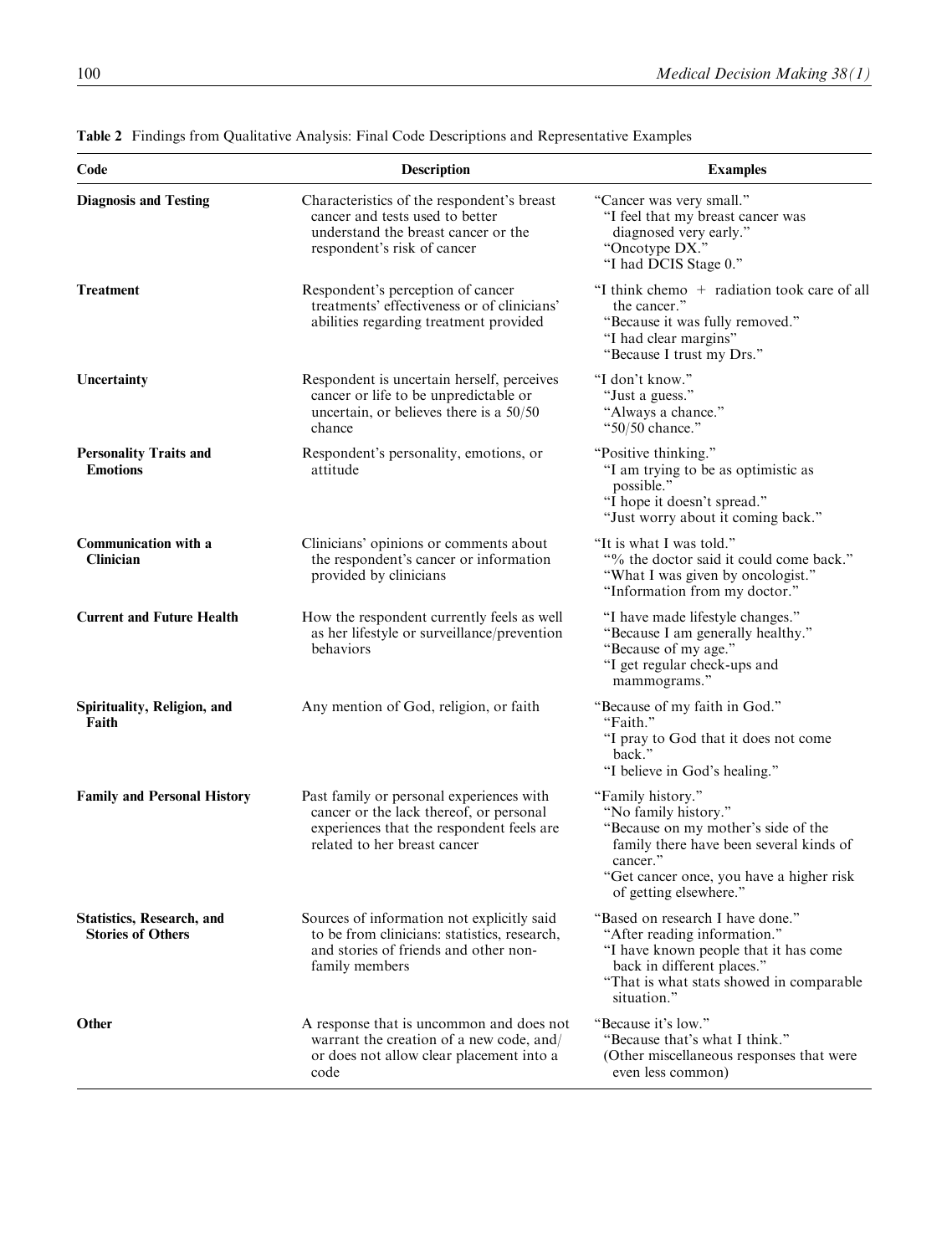

Figure 1 Distribution of factors by patient understanding of risk of systemic recurrence.

history as compared with all other women ( $P \, < \, 0.001$ ). There was no significant difference for women with an absence of a family or personal history compared with all other women ( $P = 0.302$ ); although, this was a small group of women.

We further examined the 4 factors with very strong associations with women's understanding of risk by clinical presentation to separately observe their influence for women with DCIS, low-risk invasive disease, and higherrisk invasive disease (Figure 2).

- 1) Communication with a Clinician: For women with DCIS and higher-risk invasive disease, those who specifically mentioned they were influenced by "communication with a clinician" were very likely to have a reasonably accurate estimation of their risk (72% and 75%, respectively). This relationship between patient–clinician communication and understanding of risk was also strong among women with low-risk invasive disease (51%); although, a substantial minority (29%) of these women underestimated their risk of recurrence.
- 2) Spirituality, Religion, and Faith: Over 70% of the 144 women with invasive disease who were influenced by ''spirituality, religion, and faith'' underestimated their risk as zero percent. In contrast, most (87%) women with DCIS who were influenced by ''spirituality, religion, and faith'' were reasonably accurate estimators. Most of these women actually also reported zero percent risk (83%); however, as noted earlier, this was categorized as a reasonably accurate estimation, as women with DCIS do essentially have zero risk of systemic recurrence.
- 3) Uncertainty and 4) Family and Personal History: ''Uncertainty'' and ''family and personal history'' were associated with considerable overestimation of risk for women with all types of clinical presentation; although, women with DCIS who mentioned these factors were far more likely to overestimate their numeric risk of systemic recurrence (75% and 84%) as compared with women with low-risk invasive disease (61% and 45%,  $P < 0.001$ ) or with higher-risk invasive disease (43% and 48%,  $P < 0.001$ ).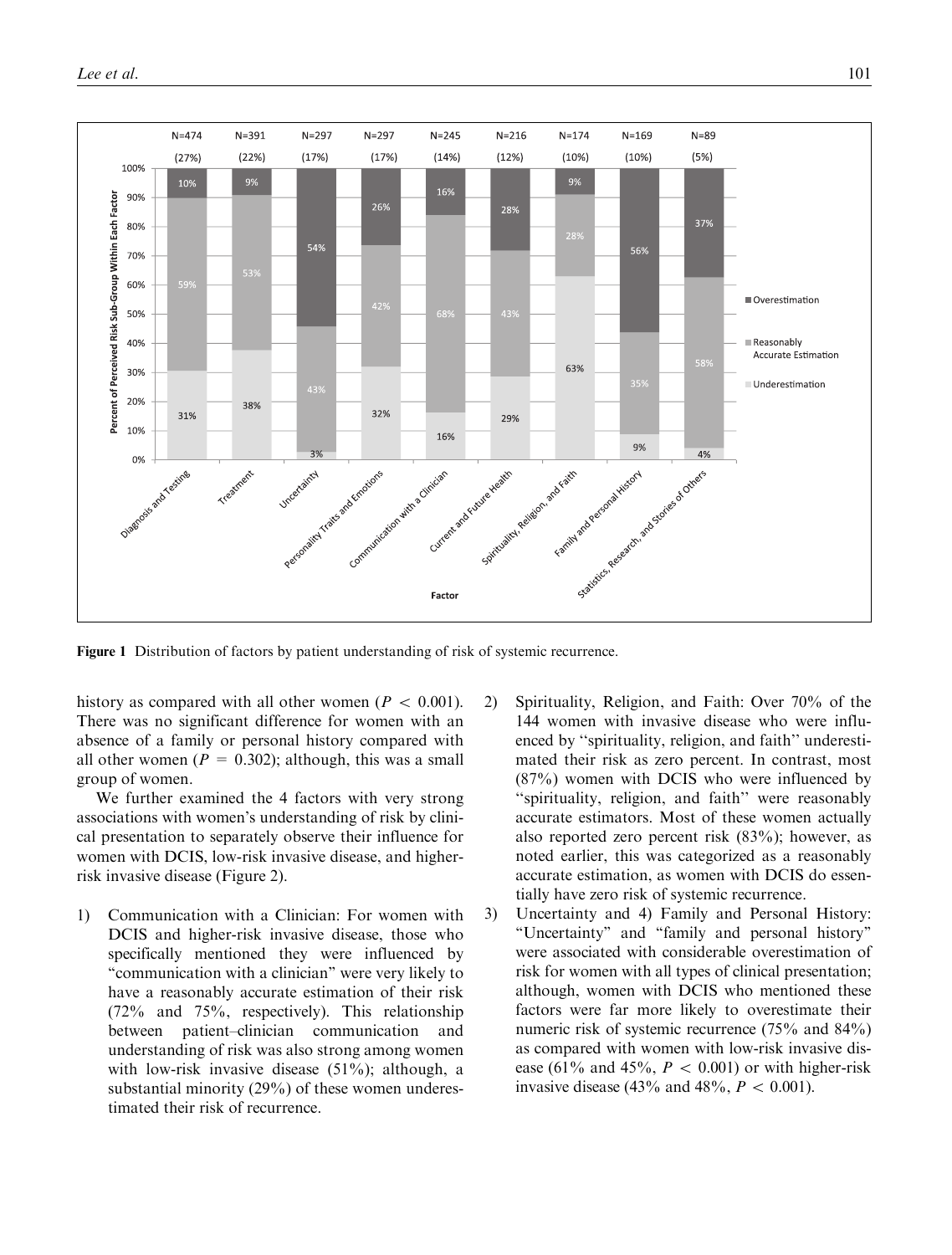

Figure 2 Factors that exhibited strong associations with a perceived risk subgroup across the entire sample delineated by clinical presentation.

For the final analyses, we collapsed the clinical presentation sub-groups and dichotomized the factors women used to derive risk estimates into 2 categories: (1) responses that related to some clinical aspect of the current cancer experience (i.e., ''communication with a clinician,'' ''diagnosis and testing,'' and/or ''treatment'') versus (2) no mention of any of these factors (Figure 3). About half of the women in our sample included some mention of their current cancer experience as an influence in their risk perception. Those women who did not mention any aspect of their communication with clinicians, clinical diagnosis, testing, or treatment were less likely to have a reasonably accurate understanding of their risk of recurrence (38% v. 59%,  $P < 0.001$ ) and were substantially more likely to overestimate their risk  $(43\% \text{ v. } 12\%, P < 0.001).$ 

# **Discussion**

Within this large, diverse population-based sample of women with newly diagnosed DCIS and early-stage invasive breast cancer, women mentioned a variety of clinical and non-clinical factors that they used to derive their perception of their systemic recurrence risk after treatment. While previous studies have also found that many women with breast cancer are not accurate in their numeric recurrence risk estimates<sup>7, 11-12</sup> and have noted that women use factors that are not clinically relevant to recurrence to estimate its likelihood, $13-19$  current literature, to our knowledge, has not explored the connections between these 2 elements with an inductive qualitative methodology. Our application of this methodology and a large sample size allowed us 1) to comprehensively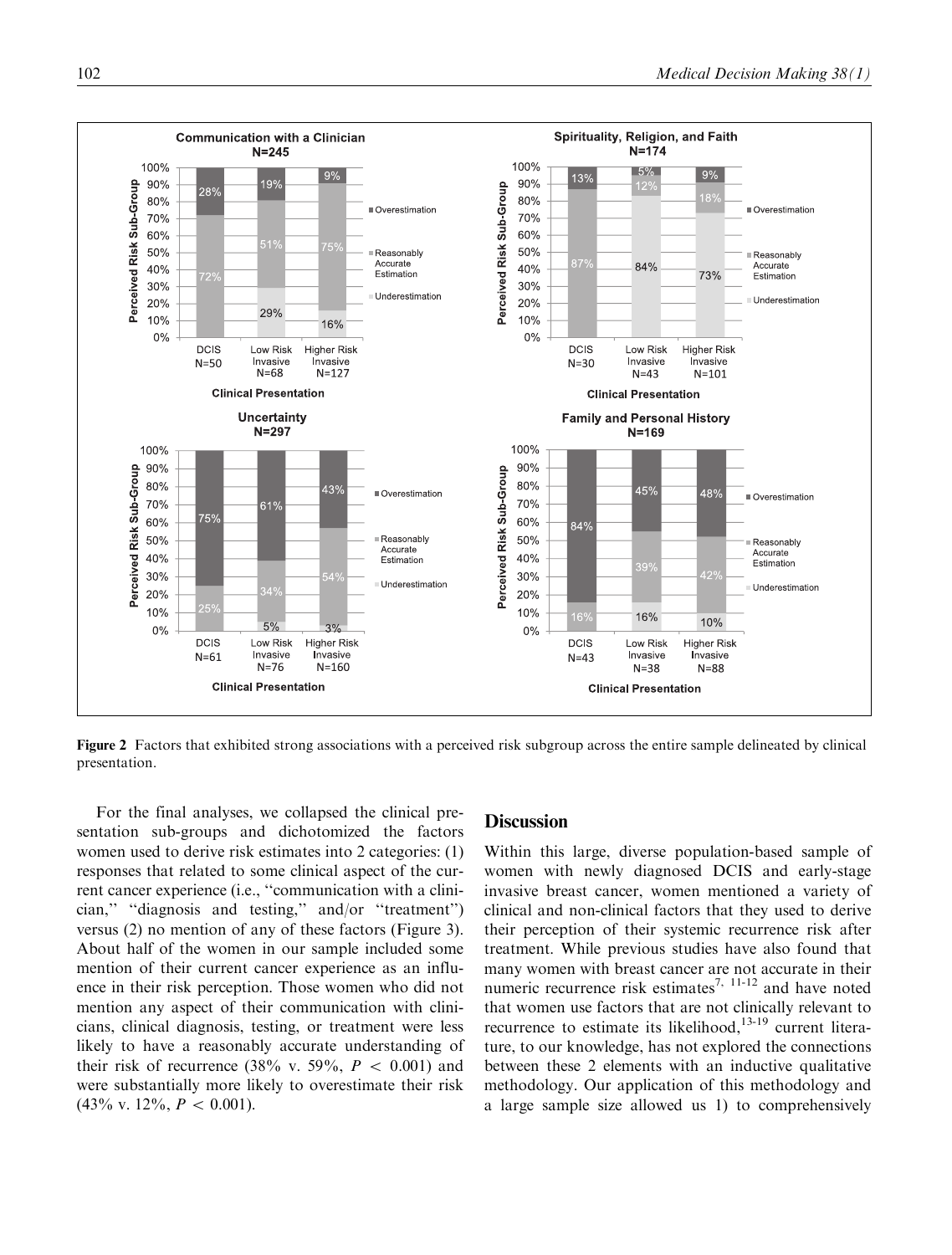

Figure 3 Patient understanding of risk of systemic recurrence based on mention of clinical experience factors. Clinical experience factors included ''communication with a clinician,'' ''diagnosis and testing,'' and ''treatment.''

identify multiple factors that influence women's development of their numeric risk estimates about systemic recurrence and 2) to explore the effects of these factors on understanding of risk.

This paper's findings suggest that clinicians should discuss the true factors that influence recurrence risk with their patients. Across all women in this study, those who were influenced by a least one factor related to their clinical experience, "diagnosis and testing"; "treatment"; and/or "communication with a clinician," were much more likely to have a reasonably accurate understanding of their risk of systemic recurrence than women who were solely influenced by other factors. Specifically, mention of ''spirituality, religion, and faith'' had the strongest association with underestimation in our sample of women with DCIS and early-stage invasive disease, and ''uncertainty'' and ''family and personal history'' had the strongest associations with overestimation.

One factor, "communication with a clinician," played a particularly positive role for women at the extremes of the risk spectrum: those with DCIS or higher-risk invasive disease. Over 70% of women in each group who mentioned "communication with a clinician" had reasonably accurate estimates, consistent with our previous work.<sup>11</sup> A considerable percentage of women with lowrisk invasive disease who mentioned ''communication with a clinician'' actually underestimated their risk. It

may be that if clinicians use only qualitative terms such as ''low risk,'' some patients may incorrectly interpret this to mean "no chance" of recurrence.<sup>33,34</sup> Clinician explanations that include both a number as a frame of reference along with words may be particularly important for women with low health literacy and/or numeracy.<sup>11</sup>

Women who were influenced by ''spirituality, religion, and faith'' considered their risk of systemic recurrence to not only be low but to be ''zero percent,'' irrespective of clinical presentation. Specifically, for women with invasive cancer, this meant substantially underestimating recurrence risk. Other research has found that some women believe that prayer and God's will might help to prevent cancer recurrence.<sup>16,35</sup> Because underestimation may be linked to negative behaviors, such as non-adherence to adjuvant endocrine therapy or annual mammographic screening, our results suggest that clinicians carefully review the importance of closely following survivorship recommendations with women, irrespective of religious orientation, explaining that the recommendations have relevance regardless of one's own perceived risk.36-38

Prior research has also shown that some women voice a sense of uncertainty about their risk of breast cancer or breast cancer recurrence.<sup>18,39</sup> We found that women who mentioned ''uncertainty'' overwhelmingly overestimated their recurrence risk, especially women with DCIS. Others have also reported that women with DCIS may be particularly vulnerable to overestimating their risk, $7,12,40$  and our findings provide further insight that uncertainty may contribute to this misunderstanding. Additionally, the different forms of ''uncertainty'' reported by women in our study (e.g., "I don't know," "always a chance," " $50/50$ ") support the inherent variability of the construct. Mishel's theory of uncertainty in illness as well as work by Han et al. discuss how patients' uncertainty can relate to the illness or the health care system, and may be due to a lack of knowledge or the unpredictability of the situation.<sup>41,42</sup> In our sample, women were more likely to overestimate their risk regardless of which subcategory of uncertainty they expressed. When uncertainty is due to a lack of knowledge, it may be effectively reduced by simplifying and reorganizing the risk information.<sup>42</sup> Some uncertainty due to an illness may be irreducible, as even clinicians must rely on estimates. $41,42$  Clinicians should help women accept the uncertainty inherent in predicting disease recurrence without letting it lead to marked inaccuracy in perceptions of the magnitude of risk. $42,43$ 

Finally, our finding that ''family and personal history'' influences women's risk estimates is consistent with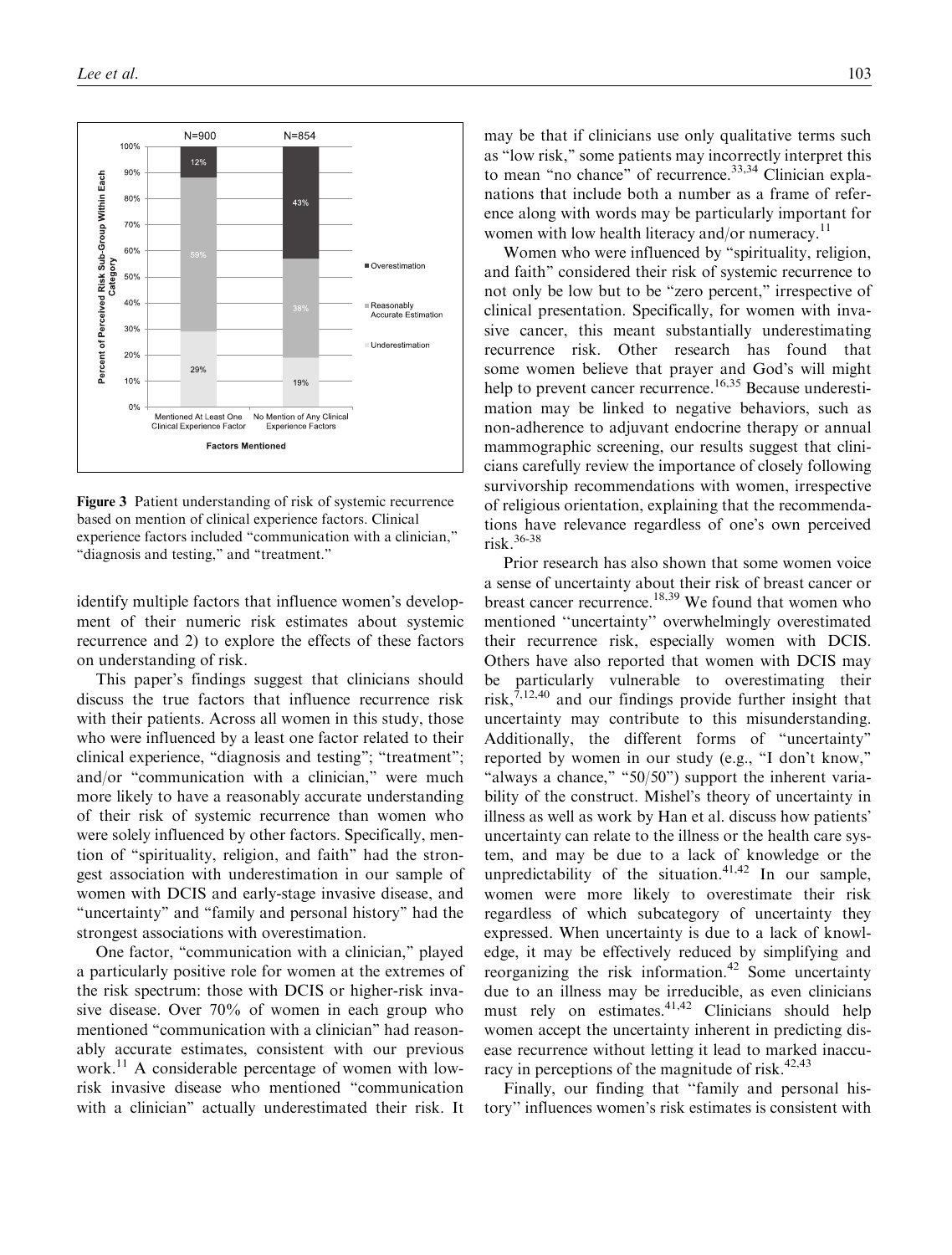prior studies.44-48 We previously reported that women who had a family history of breast cancer were more likely to overestimate their systemic recurrence risk, $^7$  and our findings are similar in the present study. However, here we expand on our earlier work, and find that overestimation is also more likely if women state that their family history influenced the development of their recurrence risk estimate. When women have a family or personal history, it may naturally generate feelings of increased risk, which, for some, may be warranted but for many others, less so, as family history is likely related to patients' risk of a new cancer not their risk of systemic recurrence.49,50 Focused discussions on how family and personal cancer history are relevant to a woman's current cancer experience may help to sort out this complex dynamic.7 Special consideration should be given to women with DCIS, as risk overestimation was present in a remarkably large percentage (84%) of these women who mentioned family and personal cancer history, and whereas overestimation of recurrence risk may lead to positive behaviors, such as exercising, there is also strong evidence that it may be harmful—breast cancer survivors' overestimation has been associated with worry, anxiety, and a worse quality of life.<sup>7,12</sup> Thus, clinicians should aim to correct for overestimations of risk while encouraging women to develop and maintain healthy behaviors. Future research might use the factors we have identified in this qualitative analysis to develop closedended survey questions to (1) gain a better understanding of how commonly these factors influence women's estimates and (2) understand why these factors influence women's numeric risk estimates.

This study's strengths include its large, diverse population-based sample, and in-depth, inductive qualitative methodology. However, there are some potential limitations. Caution is necessary when generalizing these findings to regions dissimilar to the 2 areas from which our patients were drawn: Los Angeles and Georgia. Additionally, despite our use of investigator triangulation,  $51$  the quantification of the results from our qualitative analysis is subject to any biases that remained during the coding process.

We also note limitations with the survey questions. The first question's use of the term ''planned treatments'' may have been a confounder, and some patients might conflate true cancer recurrence (the failure to fully eradicate the cancer, such that it is able to spread) with new primary cancer development (eradication of the existing cancer but development of an entirely new cancer that spreads). Also, our findings are limited by our use of a numeric risk estimate of systemic recurrence, which may not fully represent respondents' understanding of their likelihood of recurrence. Past research has demonstrated that some respondents have difficulty generating responses to such questions because they have lower numeracy skills. As we have discussed above, some people answer these questions with a 50% estimate when what they mean by that response is a qualitative sense of uncertainty about an uncertain event (i.e., it might happen or it might not).<sup>52</sup> Even among more numerate respondents, there is a tendency for individuals to estimate numeric risk in clusters, perhaps focusing on the "gist" meaning of a numeric scale (i.e., low v. high) rather than truly estimating the underlying likelihood.<sup>53</sup> Alternate approaches to measuring risk perceptions include providing respondents with a probability scale to use when making a numeric estimate,<sup>54</sup> focusing on relative risk perceptions (e.g., Dillard)<sup>55</sup> or using verbal terms (e.g., Berry);<sup>56</sup> although, research shows that each of these approaches has its own drawbacks.<sup>57-58</sup> Thus, although we can conclude that many breast cancer survivors misunderstand their numeric recurrence risk, we cannot claim that the only reasons behind the underestimation and overestimation shown in this study are the influencing factors that we identified, as some of the inaccuracy may have been due to the effects of the numeric scale. Future research to evaluate associations between the factors identified here and numeric estimates provided with a probability scale, gist estimates, or relative estimates of risk (e.g., questions asking respondents for perceptions of how their risk compares to that of the average patient) may yield further insight.

This study of more than 1,700 women enabled a greater understanding of the factors that influence breast cancer patients' perceptions of their systemic recurrence risk. To our knowledge, this has been the largest study to qualitatively analyze reasons for reporting risk of recurrence estimates. Patient-reported communication with a clinician about disease recurrence was most commonly associated with patients having a reasonable understanding of risk. These findings emphasize the importance of cancer clinicians educating patients about their systemic cancer recurrence risks, given the documented negative consequences of overestimation and underestimation of risk. It also reinforces the need to clarify with patients those factors that do and do not influence recurrence risk, including asking patients about how they derive their risk estimates. Priorities moving forward include informing clinicians about best practices to present risk information in the challenging circumstances of a cancer diagnosis, with a specific focus on uncertainty and family and personal cancer history, especially among women with DCIS.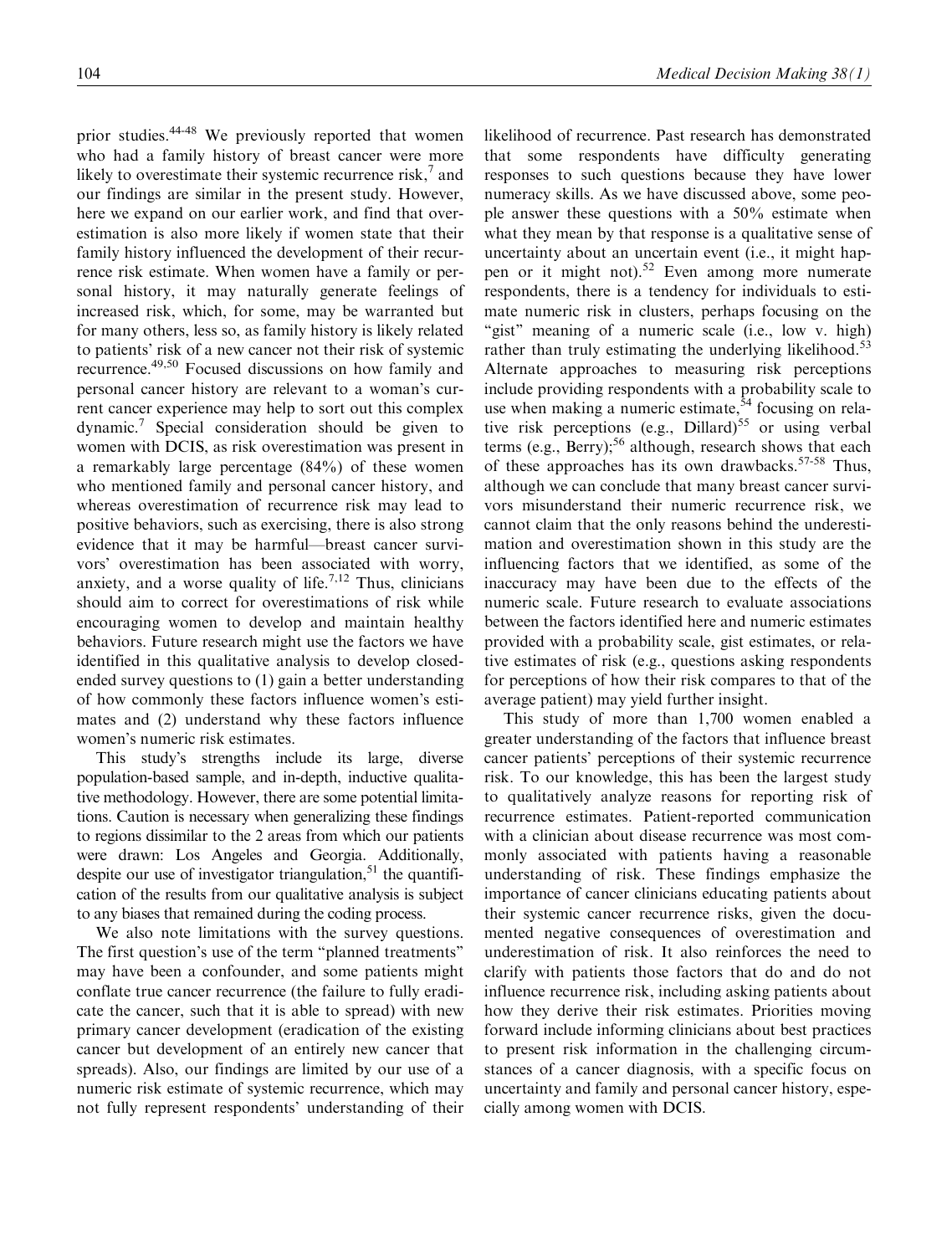#### Acknowledgments

We acknowledge the work of our project staff (Mackenzie Crawford, MPH, and Kiyana Perrino, MPH, from the Georgia Cancer Registry; Jennifer Zelaya, Pamela Lee, Maria Gaeta, Virginia Parker, BA, and Renee Bickerstaff-Magee from USC; Rebecca Morrison, MPH, Alexandra Jeanpierre, MPH, Stefanie Goodell, BS, and Rose Juhasz, PhD, from the University of Michigan). We acknowledge with gratitude the breast cancer patients who responded to our survey.

#### Supplementary Material

Supplementary material for this article is available on the Medical Decision Making Web site at http://journals.sagepub .com/home/mdm.

#### References

- 1. Janz NK, Friese CR, Li Y, Graff JJ, Hamilton AS and Hawley ST. Emotional well-being years post-treatment for breast cancer: prospective, multi-ethnic, and populationbased analysis. J Cancer Surviv. 2014;8:131–42.
- 2. Kelly KM, Ajmera M, Bhattacharjee S, et al. Perception of cancer recurrence risk: more information is better. Patient Educ Couns. 2013;90:361–6.
- 3. Tan AS, Nagler RH, Hornik RC and DeMichele A. Evolving information needs among colon, breast, and prostate cancer survivors: results from a longitudinal mixed-effects analysis. Cancer Epidemiol Biomarkers Prev. 2015;24: 1071–8.
- 4. Hawley ST, Jagsi R and Morrow M. Social and clinical determinants of contralateral prophylactic mastectomy. JAMA Surg. 2014;149:582–9.
- 5. DeFrank JT, Carey LA and Brewer NT. Understanding how breast cancer patients use risk information from genomic tests. J Behav Med. 2013;36:567–73.
- 6. Fagerlin A, Lakhani I and Lantz PM. An informed decision? Breast cancer patients and their knowledge about treatment. Patient Educ Couns. 2006;64:303–12.
- 7. Hawley ST, Janz NK, Griffith KA, et al. Recurrence risk perception and quality of life following treatment of breast cancer. Breast Cancer Res Treat. 2017;161:557–65.
- 8. Kaptein AA, Schoones JW, Fischer MJ, Thong MS, Kroep JR and van der Hoeven KJ. Illness perceptions in women with breast cancer-a systematic literature review. Curr Breast Cancer Rep. 2015;7:117–26.
- 9. Halbach SM, Enders A, Kowalski C, et al. Health literacy and fear of cancer progression in elderly women newly diagnosed with breast cancer–A longitudinal analysis. Patient Educ Couns. 2016;99:855–62.
- 10. Peters E. Numeracy and the perception and communication of risk. Ann N Y Acad Sci. 2008;1128:1–7.
- 11. Janz NK, Li Y, Zikmund-Fisher BJ, et al. The impact of doctor-patient communication on patients' perceptions of their risk of breast cancer recurrence. Breast Cancer Res Treat. 2017;161:525–35.
- 12. Liu Y, Pérez M, Aft RL, et al. Accuracy of perceived risk of recurrence among patients with early-stage breast cancer. Cancer Epidemiol Biomarkers Prev. 2010;19:675–80.
- 13. Burris JL, Jacobsen PB, Loftus LS and Andrykowski MA. Breast cancer recurrence risk reduction beliefs in breast cancer survivors: prevalence and relation to behavior. Psychooncology. 2012;21:427–35.
- 14. Couzi RJ, Helzlsouer KJ and Fetting JH. Prevalence of menopausal symptoms among women with a history of breast cancer and attitudes toward estrogen replacement therapy. J Clin Oncol. 1995;13:2737–44.
- 15. Vassilopoulou-Sellin R and Zolinski C. Estrogen replacement therapy in women with breast cancer: a survey of patient attitudes. Am J Med Sci. 1992;304:145-9.
- 16. Costanzo ES, Lutgendorf SK and Roeder SL. Commonsense beliefs about cancer and health practices among women completing treatment for breast cancer. Psychooncology. 2011;20:53–61.
- 17. Ansa B, Yoo W, Whitehead M, Coughlin S and Smith S. Beliefs and behaviors about breast cancer recurrence risk reduction among African American breast cancer survivors. Int J Environ Res Public Health. 2015;13:46.
- 18. Stewart DE, Cheung AM, Duff S, et al. Attributions of cause and recurrence in long-term breast cancer survivors. Psychooncology. 2001;10:179–83.
- 19. Costanzo ES. Post-treatment adjustment and behavior change among women with breast cancer. Thesis Dissertation. Iowa: University of Iowa; 2006.
- 20. Hamilton AS, Hofer TP, Hawley ST, et al. Latinas and breast cancer outcomes: population-based sampling, ethnic identity, and acculturation assessment. Cancer Epidemiol Biomarkers Prev. 2009;18:2022–9.
- 21. Dillman D, Smyth J and Christian L. Internet, Mail, and Mixed-mode Surveys: The Tailored Design Method (3rd ed). Hoboken: John Wiley & Sons; 2009.
- 22. Jagsi R, Griffith KA, Kurian AW, et al. Concerns about cancer risk and experiences with genetic testing in a diverse population of patients with breast cancer. J Clin Oncol. 2015;33:1584–91.
- 23. Janz NK, Hawley ST, Mujahid MS, et al. Correlates of worry about recurrence in a multiethnic population-based sample of women with breast cancer. Cancer. 2011;117: 1827–36.
- 24. Hawley ST, Griggs JJ, Hamilton AS, et al. Decision involvement and receipt of mastectomy among racially and ethnically diverse breast cancer patients. J Natl Cancer Inst. 2009;101:1337–47.
- 25. Willis GB. Cognitive Interviewing: A Tool for Improving Questionnaire Design. Thousand Oaks: Sage Publications; 2005
- 26. Fowler FJ. Improving Survey Questions: Design and Evaluation. Appl Soc Res Methods. 1995;38.
- 27. Braun V and Clarke V. Using thematic analysis in psychology. Qual Res Psychol. 2006;3:77–101.
- 28. NVivo qualitative data analysis Software. QSR International Pty Ltd., Version 10; 2012.